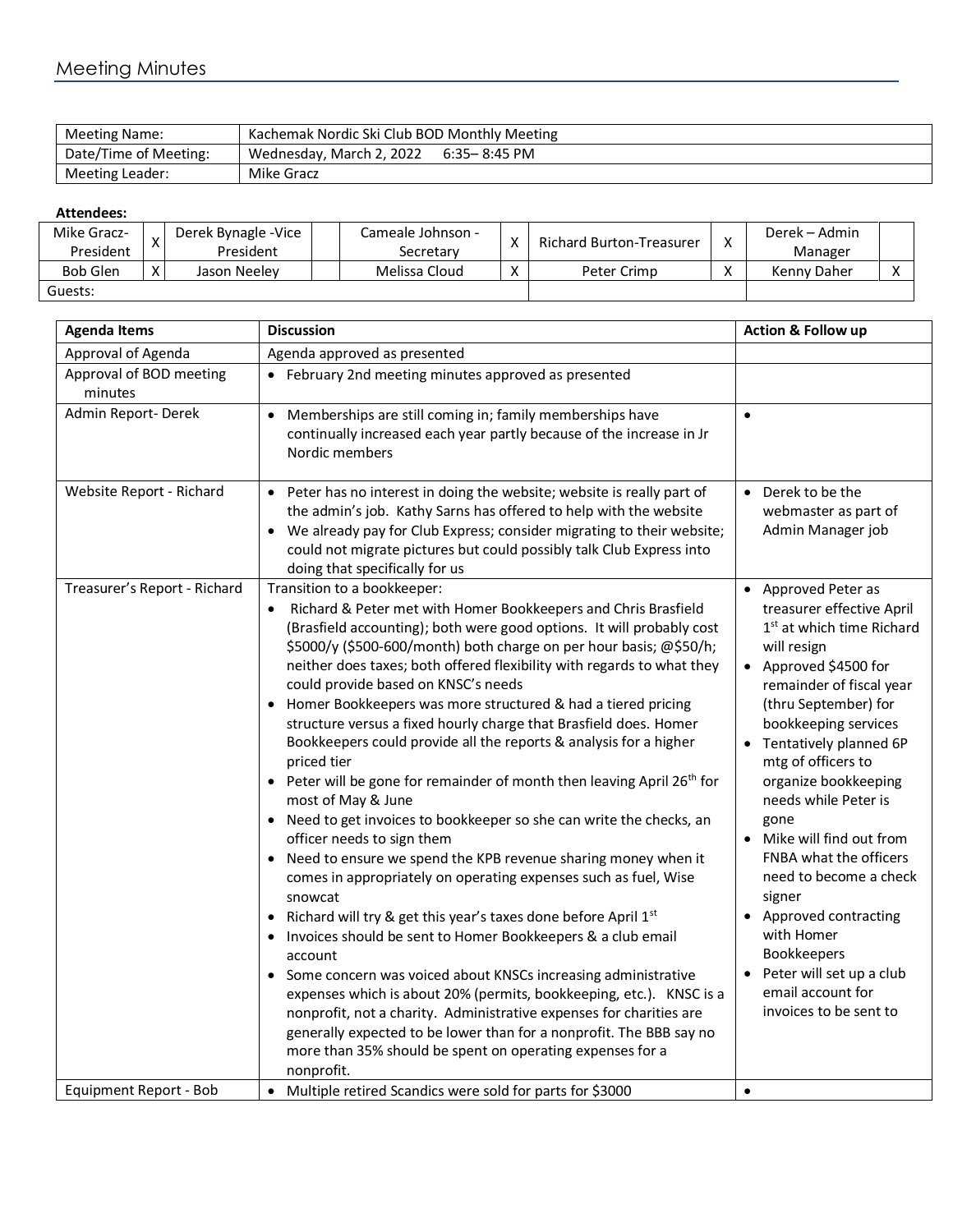## Meeting Minutes

|                                               | There were multiple significant equipment failures & problems<br>$\bullet$<br>The club's trailer has been rebuilt<br>New mower arrived & is being stored for the winter season<br>Two new Scandic 900 SWT snow machines from All Seasons have<br>been ordered; no deposit was required<br>30 Swix groomer hats have been distributed; they were a big hit with<br>the groomers; more will be ordered for next year                                                                                                                                                                                                                                                                                                                                                                                                                                                                                                                                                                                                                                                                                       |                                                                                                                                                                                                                                        |
|-----------------------------------------------|----------------------------------------------------------------------------------------------------------------------------------------------------------------------------------------------------------------------------------------------------------------------------------------------------------------------------------------------------------------------------------------------------------------------------------------------------------------------------------------------------------------------------------------------------------------------------------------------------------------------------------------------------------------------------------------------------------------------------------------------------------------------------------------------------------------------------------------------------------------------------------------------------------------------------------------------------------------------------------------------------------------------------------------------------------------------------------------------------------|----------------------------------------------------------------------------------------------------------------------------------------------------------------------------------------------------------------------------------------|
| President's Report - Mike                     | Grooming Insurance - Silva Insurance Services in Palmer will give<br>KNSC a quote<br>Board & Directors liability Insurance -RISQ consulting will send KNSC<br>an application<br>Rotary presentation April 14 <sup>th</sup> - Mike will do a general presentation<br>Emily Garrity - Twitter Creek Farms would like to apply for DNR<br>permit to use hayfields for crops during the growing season<br>Purchase Nordic V-boards for marking race courses - no discussion<br>Alaska Nordic Racing reaching out to see if there is any interest in<br>establishing a group in Homer<br>Kathy Hill - Sunset/KESA parking; Kathy offered to pay for sanding in<br>$\bullet$<br>the parking lot at Sunset; KNSC has 13 designated parking spots in<br>the lot per a community trails management agreement; changes are<br>occurring at that KESA station which may affect the parking<br>Jr Nordic ski storage - the amount of equipment is too much to store<br>in anyone's personal storage areas; Alaska Mini Storage off<br>Kachemak Drive has offered KNSC 1/2 price for a unit; it would be @<br>\$65/mo | <b>Approved Twitter Creek</b><br>$\bullet$<br>Farms to apply for DNR<br>permit for farming on<br>hayfields during the<br>growing season<br>Mike will reach out to<br>Kathy Hill about being a<br>liaison between KESA<br>Sunset & KNSC |
| City of Homer grant - Peter                   | The grant was submitted<br>$\bullet$                                                                                                                                                                                                                                                                                                                                                                                                                                                                                                                                                                                                                                                                                                                                                                                                                                                                                                                                                                                                                                                                     | $\bullet$                                                                                                                                                                                                                              |
| Junior Nordic Program -<br><b>Kathy Sarns</b> | The potential for getting some money from Cross Country Alaska<br>$\bullet$<br>for Jr Nordic is still pending<br>A very successful season<br>$\bullet$                                                                                                                                                                                                                                                                                                                                                                                                                                                                                                                                                                                                                                                                                                                                                                                                                                                                                                                                                   |                                                                                                                                                                                                                                        |
| Events                                        | Marathon March 19 <sup>th</sup> - Deland Anderson & Megan Corazza are<br>$\bullet$<br>coordinating. Online registration has been set up. Richard has<br>historically done the timing and will not be able to do it this year<br>Grace Ridge Brewing - Melissa; Thursday St Patrick's Day event;<br>$\bullet$<br>need 8-10 pots of Irish stew; \$10-15/plate; Grace Ridge can donate<br>the beer for stew; 5-7P; bring it hot.<br>Should create an event on website                                                                                                                                                                                                                                                                                                                                                                                                                                                                                                                                                                                                                                       | Melissa & Kenny will<br>$\bullet$<br>create an event phrase<br>for St Patrick's Day<br>event<br>Derek (if he is back) to<br>send flyer to members<br>about Grace Ridge<br>event                                                        |
| Eveline/McNeil Report -<br>Cameale            | The trail counter stopped working at the beginning of February; it<br>$\bullet$<br>has been returned to the company. Homer City Parks has had to<br>return several of their trail counters that have the same issue as<br>ours. It is under warranty.<br>Prior to the counter going down the average daily count<br>$\circ$<br>was 11/weekday and 23/each weekend day<br>McNeil groomers working on trail signage<br>$\bullet$                                                                                                                                                                                                                                                                                                                                                                                                                                                                                                                                                                                                                                                                           | $\bullet$                                                                                                                                                                                                                              |
| Strategic Plan - Mike & Peter                 | Deferred to fall<br>$\bullet$                                                                                                                                                                                                                                                                                                                                                                                                                                                                                                                                                                                                                                                                                                                                                                                                                                                                                                                                                                                                                                                                            | $\bullet$                                                                                                                                                                                                                              |
| Ken Jones sign                                | Will be unveiled at start of Marathon on March 19th<br>$\bullet$                                                                                                                                                                                                                                                                                                                                                                                                                                                                                                                                                                                                                                                                                                                                                                                                                                                                                                                                                                                                                                         | Derek to facilitate a<br>$\bullet$<br>focus writeup about<br>Ken Jones in KNSC<br>newsletter                                                                                                                                           |
| Comments from the<br>audience on anything     | No audience present<br>$\bullet$                                                                                                                                                                                                                                                                                                                                                                                                                                                                                                                                                                                                                                                                                                                                                                                                                                                                                                                                                                                                                                                                         |                                                                                                                                                                                                                                        |